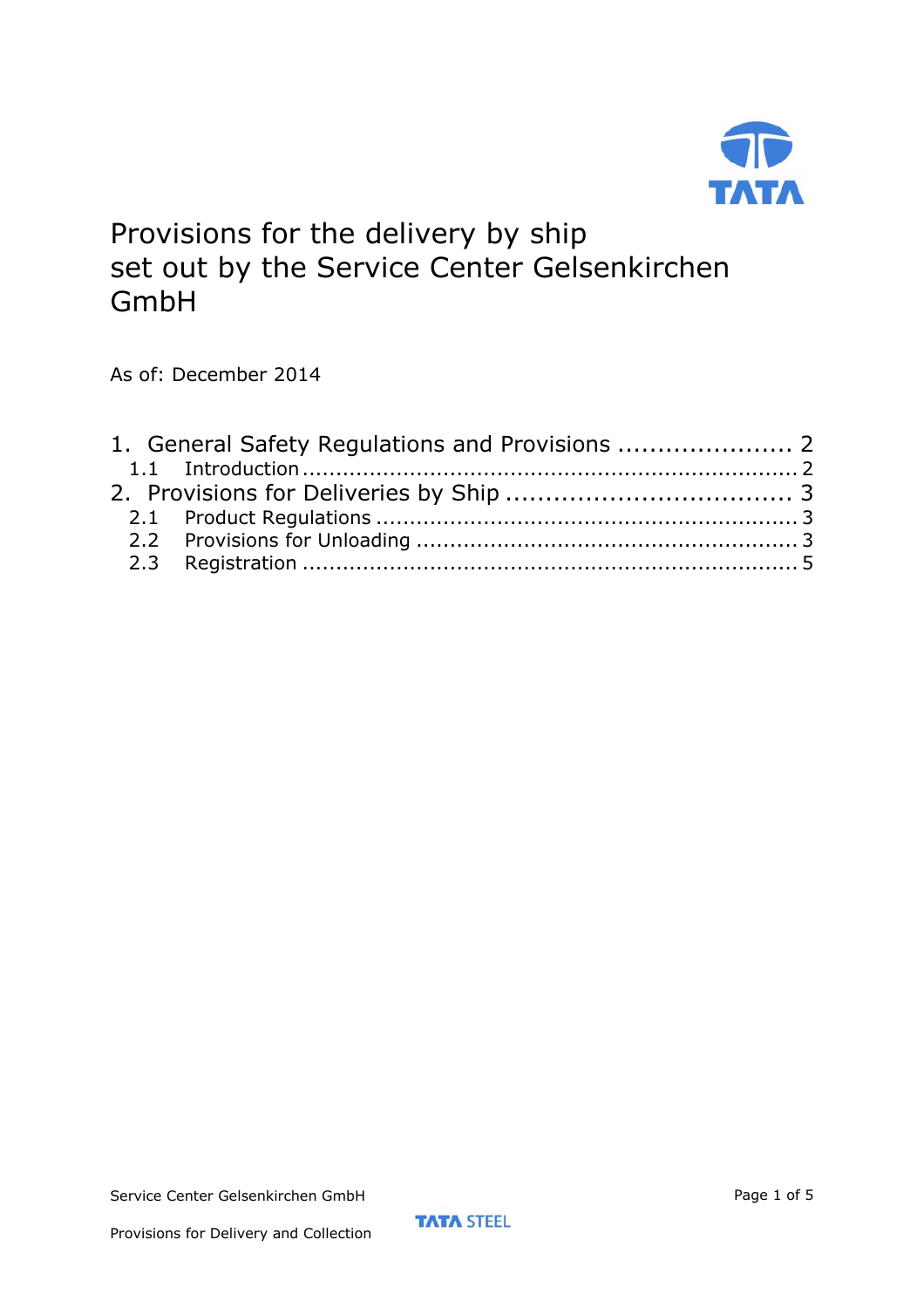## **1. General Safety Regulations and Provisions**

### **1.1 Introduction**

In order to provide a safe working environment for both employees and visitors, the present provisions regarding the delivery and collection were set out by the "Service Center Gelsenkirchen GmbH" (SCG). **Everyone who does not comply with these provisions, will be removed from the company grounds in severe cases.**

#### **1.2 General Provisions**

It is prohibited to enter with alcoholic beverages or drugs.

It is prohibited for persons under the age of 18 to enter the workshop. Pets must be left in the cabin.

**It is mandatory to wear steel-capped safety boots, a helmet and protective gloves. Entering the workshop without this personal protective equipment is prohibited.** 

**The instructions of the SCG personnel responsible for incoming goods must be followed.** 

Cranes must only be operated by trained and qualified **SCG** personnel.

Entering other areas and halls of the company grounds than the two registration cabins for outgoing goods, the restrooms in the centre of the workshop and the area in close vicinity of the ship is strictly prohibited!

In the case of disasters, the ship's captain must lock up his ship and go to the assembly point together with the personnel responsible for incoming goods.

Any non-authorized taking of materials and other things is considered theft and will be prosecuted as such.

The ship's captain must familiarize himself with our safety regulations before unloading the cargo.

#### It is the SCG personnel for safety reasons forbidden to enter the ship.

The unloading of the cargo will be carried out according to the instructions of the ship's captain regarding order and load distribution.

Thereafter, at the request of the skipper, the SCG personnel put a container in the cargo area so that the crew can dispose of the dunnage in the container.

The used wooden dunnage must be free of toxic substances. An acceptance of "fumigated wood" will be expressly refused.

Service Center Gelsenkirchen GmbH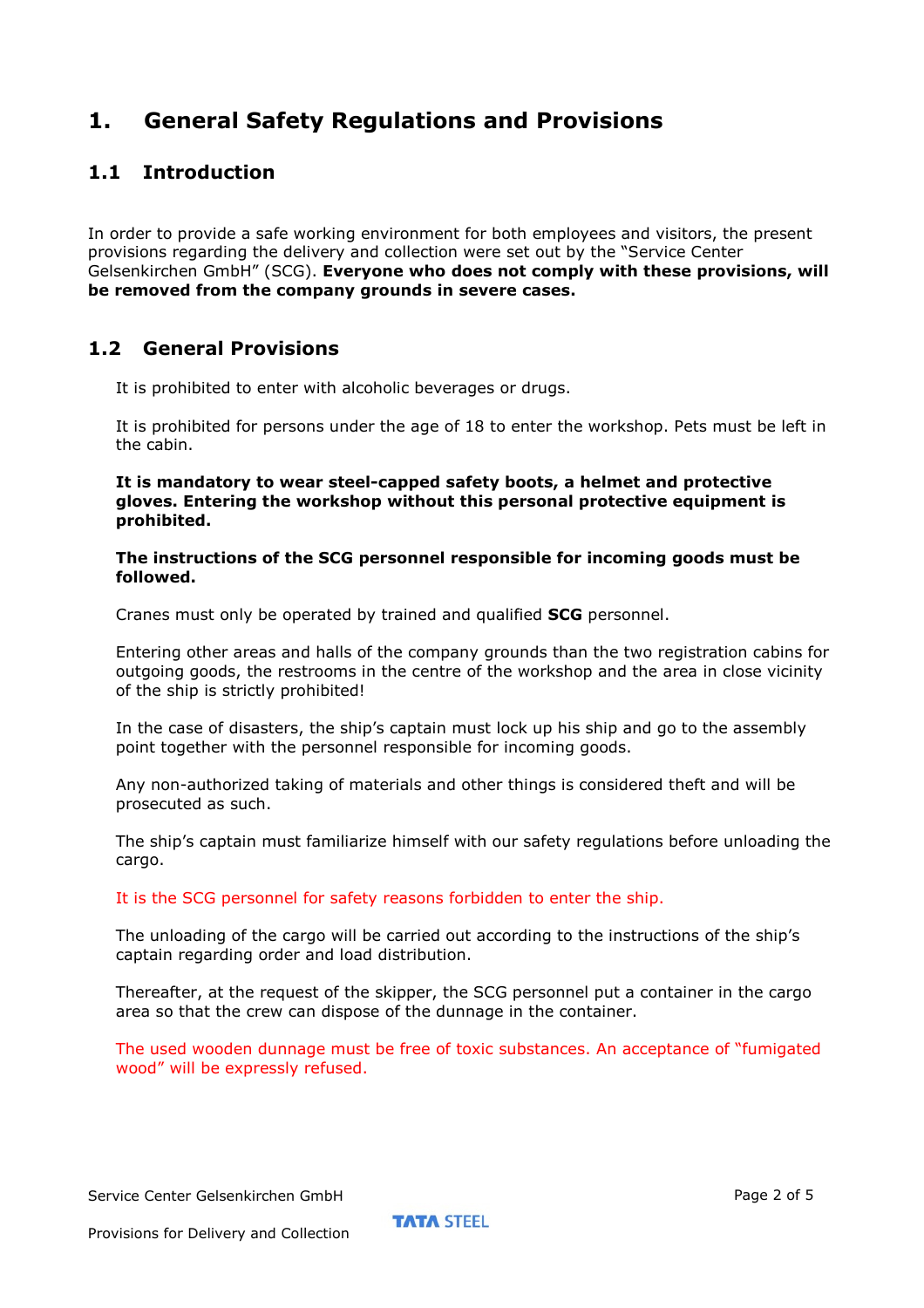# **2. Provisions for Deliveries by Ship**

#### **2.1 Product Regulations**

The coils to be delivered must not exceed the following criteria:

- 1. Maximum weight is *30* tons.
- 2. Diagonally tied with: at least *2* strappings.
- 3. Longitudinally tied with: at least *2* strappings.
- 4. Protruding wrapping paper, running twists: **Max. 50mm per coil side.**
- **5. For reasons of operational safety, only one coil (not several coils held in a unit) may be unloaded at a time.**

The products to be delivered must be accompanied by the *correct freight documents and information about quality, sizes, supplier, order number etc*.

#### **2.2 Provisions for Unloading**

We would like you to thoroughly read the unloading instructions stated below, in order to ensure a **safe** unloading of the cargo. The instructions were set up to enable a reasonable and safe unloading procedure.

Incoming ships must only be unloaded by using a coil grab. The following reloading instructions must now be observed in this context.

- 1. Coils must be stored and transported dry. The coil axis must be horizontal. The unloading is to be carried out under a cover sheet.
- 2. The distance to both front ends of the coils **must be at least 600mm** so that the coil grab can reach the coil. **The distance to the ship's side must be big enough to enable the coil grab to grab the coils without touching the ship's side.**
- 3. The unloading can only be carried out with a vertical movement. This is why no rolls may be stored below deck and the vertical unloading must not be obstructed by any bulkheads, structures, side decks etc.
- 4. Masts, structure, sleepers and hatch covers may not obstruct the unloading and must be removed by the carrier himself.
- 5. The use of special stowage material, e. g. steel constructions, must not result in exceptional delays or additional costs. Stowage material connected to the ship, e. g. nailed shell elements, will not be removed by SCG. The delivering party must conclude an agreement about this matter with the independent barge owner.
- 6. They will be invoiced the costs resulting from any damages to facilities or equipment that were caused by an incorrect loading of the ship.
- 7. **Delays during unloading resulting from a non-compliance with the instructions stated above can not be invoiced. Even in cases in which SCG is forced to refuse the unloading because of a non-compliance with the loading instructions, any costs arising thereof can not be invoiced.**
- 8. Docking at the harbour of SCG outside of operating hours is prohibited for reasons of operational safety.
- 9. **Operating Hours :** *Monday Thursday 6:00 am 10:00 pm Friday 6:00 am – 8:00pm*

*The next public mooring place: Upper Water Lock /KM 24- northern side*

10. In case several ships must be unloaded, SCG will determine the order in which the ships will be unloaded.

Service Center Gelsenkirchen GmbH

**TATA STEEL**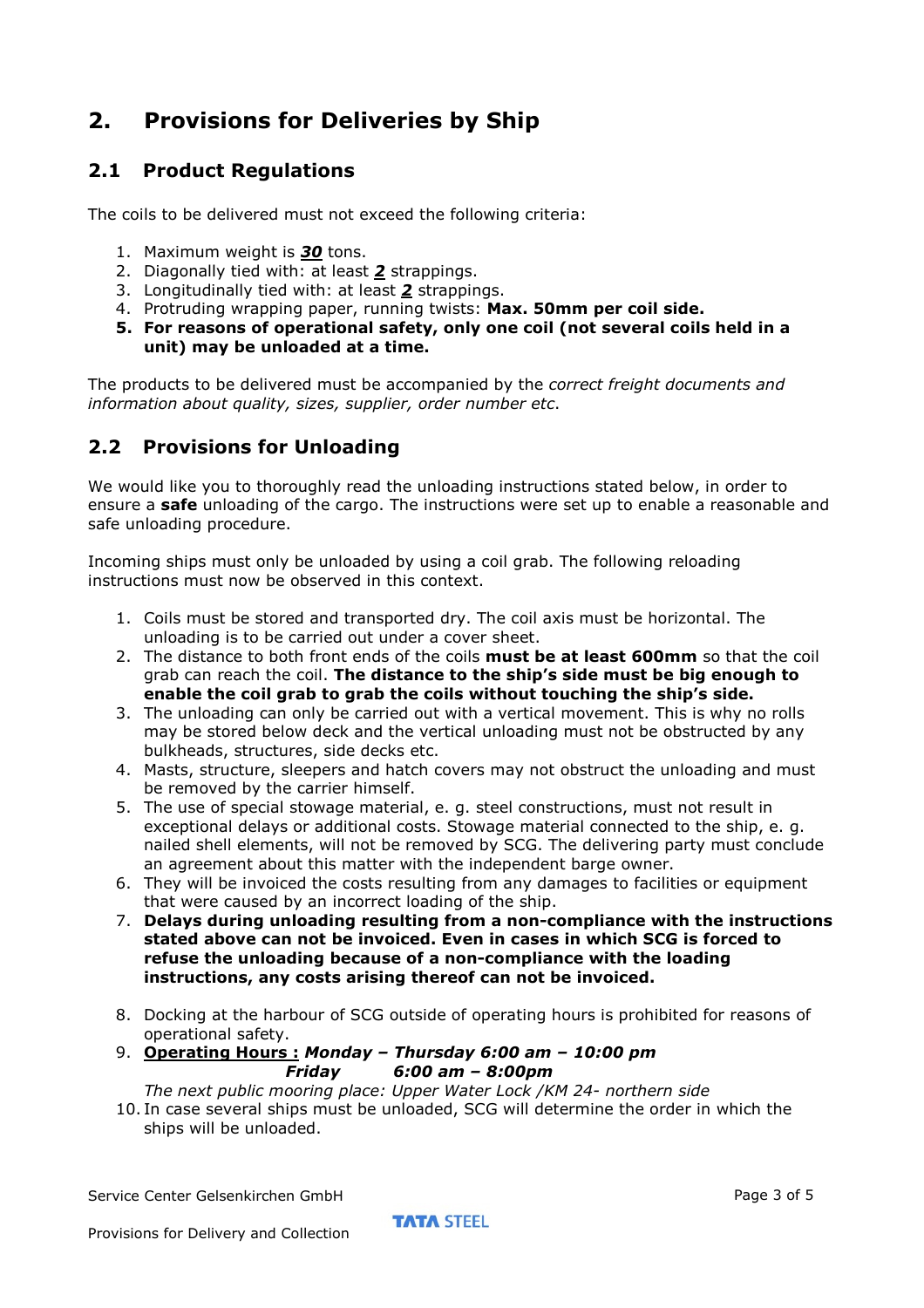

Provisions for Delivery and Collection

**TATA STEEL** 

Page 4 of 5